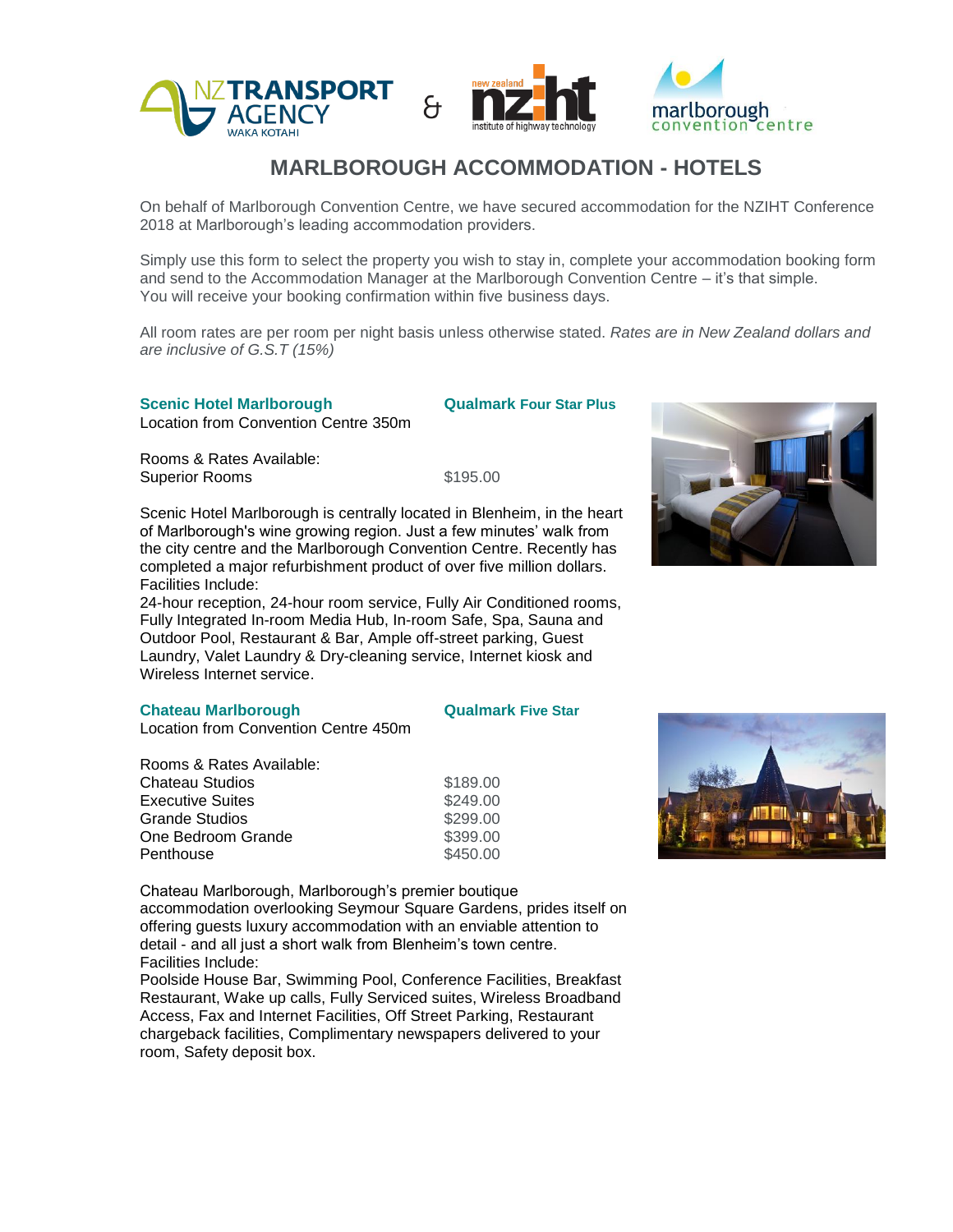





**Hotel d'Urville** Location from Convention Centre 400m

Rooms & Rates Available: King/Queen/Twin Suite \$195.00

Includes Continental breakfast. All rooms are uniquely themed and decorate. An a la Carte and Continental breakfast along with a la Carte dinner is available in the restaurant daily.

# **MARLBOROUGH ACCOMMODATION - MOTELS**

## **Lugano Motor Lodge**

Location from Convention Centre 400m

Rooms & Rates Available: Standard Studio 1 Bedroom 2 Bedroom

\$145.00 \$160.00 \$220.00

Superb Blenheim Accommodation with 15 rooms, the property is located within walking distance to many great cafés and restaurants. Lugano Motor Lodge is the closest Blenheim motel to the Marlborough convention centre and The Clubs of Marlborough. Located across the road from Seymour Gardens, Lugano is the ideal tranquil setting for your Blenheim stay.

## Facilities Include:

Highest quality modern units complete with double glazing and soundproofing, Kitchen facilities with microwaves, 5 Sky digital channels, wireless internet available in all units, Cooked & continental breakfasts and licensed restaurants nearby.

**171 on High Motel**  Location from Convention Centre 800m

Rooms & Rates Available: Studio Rooms \$180.00

171 On High Motel offers Modern, Stylish & Central Qualmark 4 star plus motel accommodation in Blenheim. 12 modern selfcontained units, including studios, one & two bedroom apartments, all rooms have kitchen facilities, some with single spa baths, serviced daily (all non-smoking). Breakfast available.





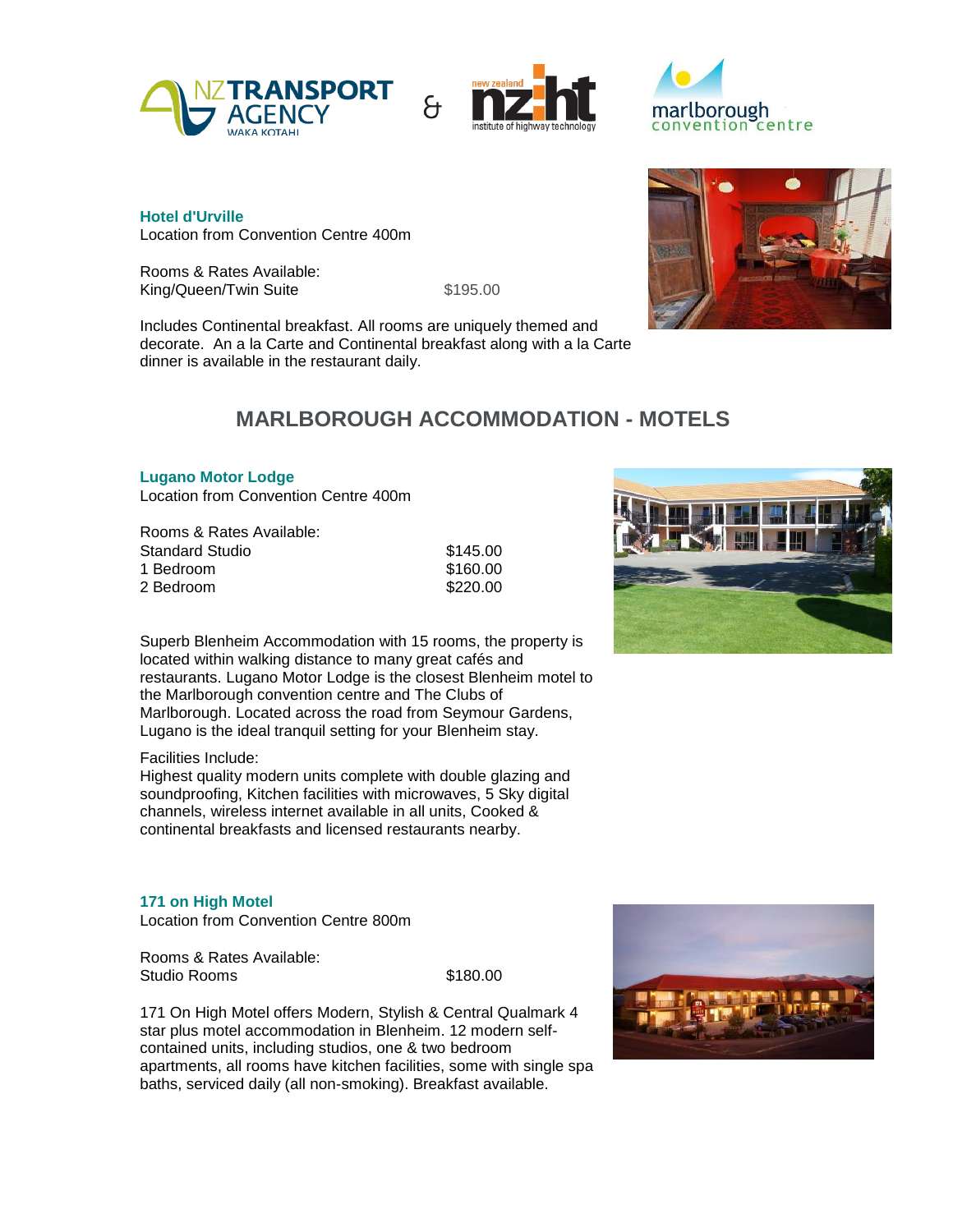





#### **Blenheim Palms Motel**

Location from Convention Centre 400m

| Rooms & Rates Available: |  |
|--------------------------|--|
| 1 Bedroom                |  |
| Spa Unit                 |  |
| 2 Bedroom                |  |
|                          |  |

| \$170.00 |
|----------|
| \$170.00 |
| \$200.00 |

\$155.00 \$170.00

The Blenheim Palms Motel offers a comfortable environment for both business and independent travellers. Offering modern spacious rooms with workstations, office chairs, telephone, wireless and Ethernet broadband access. Secure off-street parking. Close proximity to the Blenheim central Business District. Walking distance to Restaurants, Bars, Cafes and the Marlborough Convention Centre.

## **Bella Vista**

Location from Convention Centre 500m

Rooms & Rates Available: Queen Room Twin Room

Bella Vista's Motel accommodation assures you of high standards of facilities and guest service wherever you are in New Zealand. Quiet location. Close to town. Serviced daily. Great beds. Great showers. Secure high-speed broadband internet in all units. Free parking including buses and motorbikes. Guest BBQ. Cooked/continental breakfasts a specialty.

### **Ashleigh Court Motel**

Location from Convention Centre 800m

| Rooms & Rates Available: |          |
|--------------------------|----------|
| Studio                   | \$135.00 |
| Queen Suite              | \$155.00 |
| 1 Bedroom                | \$155.00 |
| 2 Bedroom                | \$180.00 |

All units have free Wifi internet access and Sky TV. On-site we have a guest laundry with washing machine, clothes dryer, iron and ironing board - a great help when you are travelling and on the road. We have a solar-heated swimming pool, guest BBQ and childrens' play area with a trampoline, swing and slide. For your enjoyment and pleasure we can arrange a tour of some of Marlborough's impressive wineries or organize a local garden tour. The coach will collect you from the motel and return you at the tour's end.